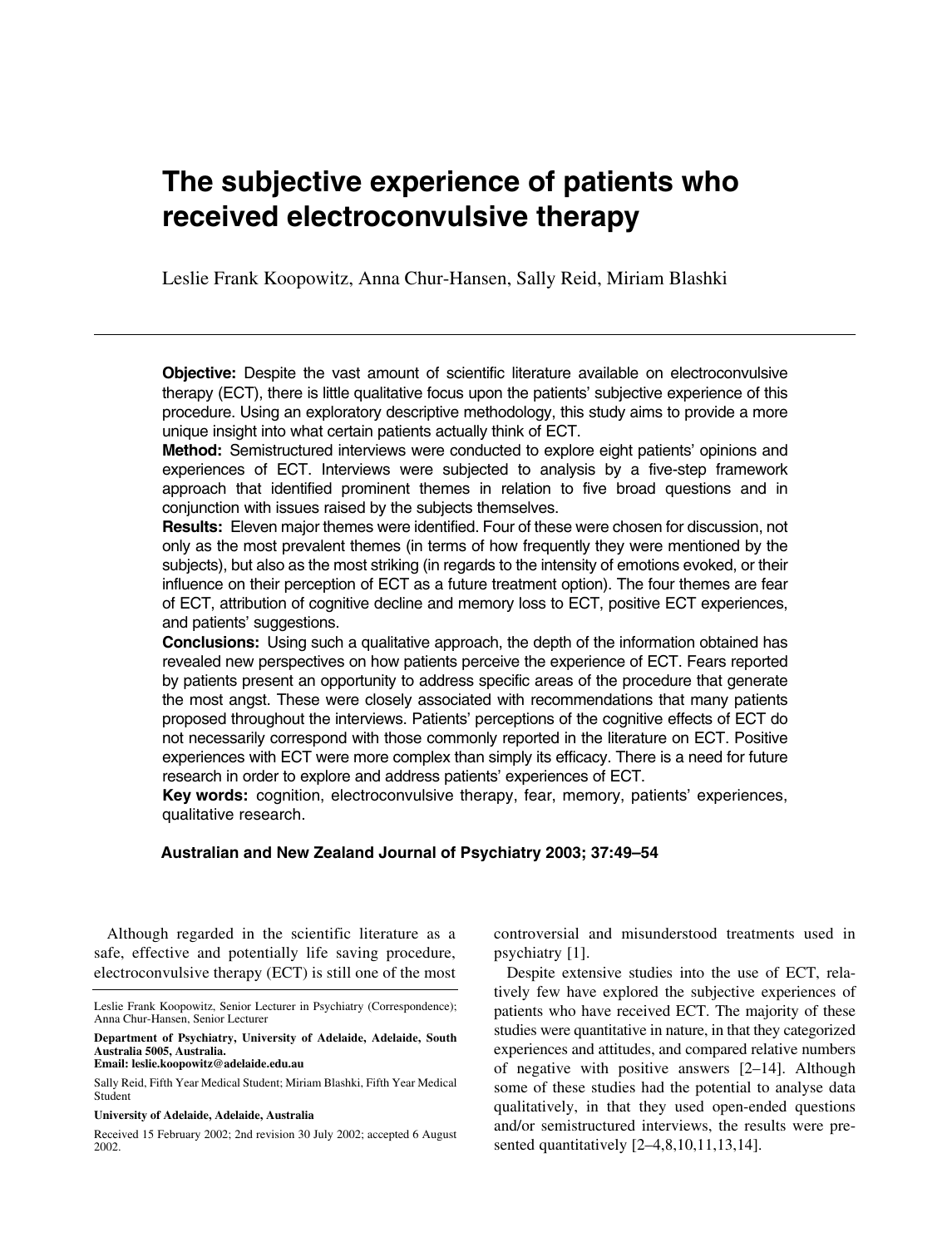Several papers have used either single (some autobiographical) or multiple case studies to describe patients' experiences with ECT [15–18]. Relatively few papers could be described as primarily qualitative in nature [19–23].

Reid [19] described personal or family experiences of ECT, as communicated to him by psychiatrists or their families. Squire and colleagues [21] used a novel selfrating scale to examine both quantitative and qualitative aspects of memory prior to and following ECT. Crompton *et al*. [22] interviewed and performed projective tests on 96 male psychiatric patients given either simulated or genuine ECT. Some degree of fear of ECT was found to be universal. No association was found between the degree of fear, feelings of guilt or punishment, or deathrebirth fantasies and clinical improvement. Plaut [23] interviewed seven patients who had failed to improve on ECT. Initial resistance against the passive role of receiving ECT, followed by a fear of leaving the hospital following failed treatment, emerged as the predominant themes.

Of most relevance to the present work, was a study conducted by Johnstone, a clinical psychologist [20]. She conducted interviews with 20 people who had reported unhappiness regarding their ECT. Themes that emerged included feelings of fear, shame and humiliation, worthlessness and helplessness, and a sense of having been abused and assaulted. Very few of these patients had felt they were able to tell their treating health professionals about the strength of these feelings.

Quantitative research, due to its emphasis on the testing of formulated hypotheses, can be limited by the expectations of the researcher, and important information may be missed. Qualitative approaches can similarly be influenced by the researchers' position on an issue, but any biases are explicitly stated. Qualitative approaches are valuable for exploring patients' perceptions of an experience [24], and interviews are powerful research tools in health care [25]. As the patients' subjective perceptions of ECT have received relatively little attention, an exploratory, qualitative approach in which patients are able to freely describe their experiences and emotions is likely to be most informative. Furthermore, interviewers who do not have any authority regarding the patient's condition or treatment may elicit more valid data than a current or past treating clinician.

This study aimed to assess patients' recollections of the practical aspects and procedures of their ECT, the emotions experienced at the time they received ECT, whether they felt they were given adequate informed consent, their perceived side-effects, and their attitudes towards ECT, before and after the procedure. We also

hoped to uncover and explore any relevant issues the patients themselves may have raised.

#### **Methods**

#### **Sample**

Eight patients who underwent a course of ECT at a South Australian public hospital between 1 July 1997 and 30 June 1999 were interviewed. All patients were over 18 years. Prior to ECT, patients (and their families, if appropriate) had been shown an educational video on the principles and administration of ECT. Patients could withdraw consent at any time during the course of ECT. On the rare occasion, when a patient was too unwell to give informed consent, permission to perform the course of ECT was sought from the Guardianship Board, in terms of the Mental Health Act of South Australia [26].

This was not a random sample; it was a sample of convenience. The senior author (LFK) chose 10 patients from a population of 55 on the basis of their contactibility by telephone and letter, their willingness to communicate with the researchers, and capacity to present for interview. Subjects were also chosen to ensure a range of psychopathology and indications for ECT, and variable clinical responses to ECT.

The interviewers (SR and MB) were, at the time of the study, undergraduate Fourth Year medical students. As such, they had not previously been involved in the prescription and administration of ECT at any level. They were not informed of the above selection criteria, and were blind to the psychiatric history of the patients. They had no previous contact with any of the patients.

Initially, 10 patients were contacted by mail. The letter explained the nature and purpose of the study, and contained a consent form. As per the content of the letter, if patients did not contact the interviewers declining the interview, they were telephoned. All 10 patients were contacted by telephone. One refused to be interviewed, and one agreed but did not arrive for the appointment.

#### **Interviews**

Following a further explanation of the study, written consent was again obtained. The interviews ranged from 40 to 90 min. The interview process followed a semistructured format. Non-identifying demographic information was elicited. Patients were then encouraged to talk spontaneously about their views and experiences of ECT. Following this, they were asked about the number and timing of their treatments, their psychiatric symptoms at the time, why the treatment was stopped, their experience of the treatment sessions themselves, any side-effects, if they felt the treatment helped them, whether they would undergo ECT again, and whether they felt they gave true informed consent. Patients were asked a series of knowledge-based questions about ECT, and about their attitudes toward the procedure. Each interviewer conducted four interviews.

#### **Analysis**

The interviews were audiotaped and transcribed by the interviewers. Each interview was subject to qualitative analysis, the aim of which was to determine important themes that arose from patients' experiences. As per Pope *et al*. [24], a five-step framework approach was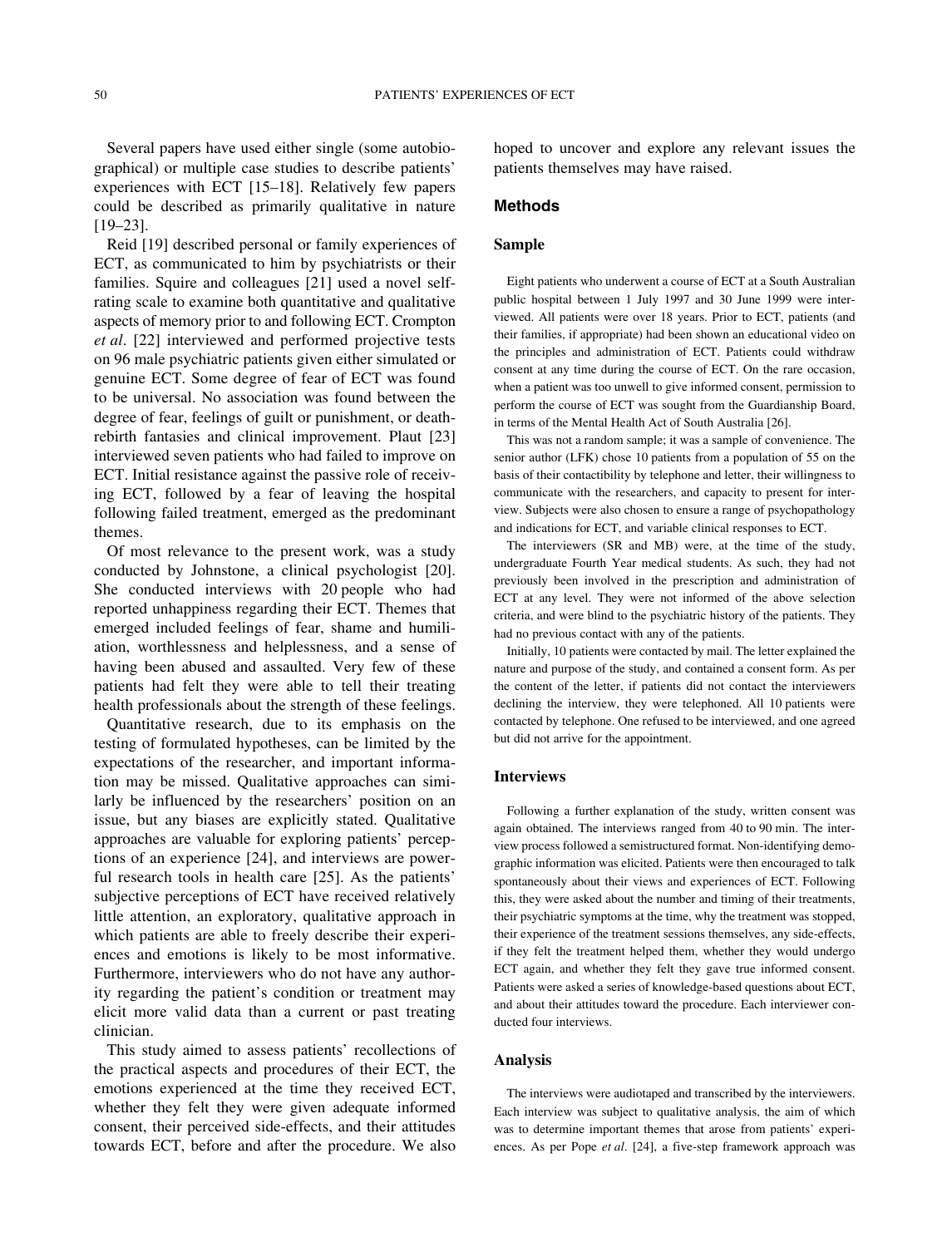utilized, involving in-depth discussion and revision at each step. Each interview was initially analysed by the investigator who performed the interview (SR or MB). Once all the interviews were individually analysed, a list of themes was drawn up by each investigator. There was intense discussion in identifying the themes. This debate was a crucial part of the analysis. Even if the reasoning differed between the interviewers, the conclusions were usually similar. Documentation of the entire interview and analysis process (audit trail) was kept. In addition to keeping a meticulous record of how the findings were achieved, the audit trail helped identify personal values or assumptions. At every point there was a search for disconfirming evidence. In this manner, insights were obtained not by eliminating bias but by comprehending it.

#### **Results**

Eight patients were interviewed. The age range was 25–50 years with a mean of 35.4 years. Five patients were female. Four had been diagnosed with Bipolar Mood Disorder, and four with Major Depression. The indication for ECT in each patient was a severe depression that had not responded to pharmacological treatment. Three of the patients were clinically assessed as psychotic at the time of ECT. The number of courses of ECT that each patient underwent ranged from one to four, with the number of actual treatments ranging from 9 to 35. Response to ECT varied from no response to complete recovery from depression.

Eleven major themes were identified Table 1. While important insight may be gained from each theme, it is clearly not possible to discuss all. Four major themes have thus been identified for discussion: fear of ECT, attribution of cognitive decline and memory loss to ECT, positive ECT experiences, and patients' future suggestions. These four themes have been chosen, not only as the most prevalent (in terms of how frequently they were mentioned by the subjects), but also as the most striking (with regard to the intensity of emotions they provoked).

## **Discussion**

#### **Negative experiences – fear of ECT**

Due to its powerful impact, as well as frequent mention throughout the interviews, fear of ECT emerged as a dominant theme. Although the word 'scary' was mentioned frequently in the description of the actual

procedure, fear was experienced differently between patients.

Most experienced fear at the time of the ECT, but felt they were less affected by it at present. Some described anticipatory fear, akin to any surgical procedure: 'It's just like any operation thing you know . . . so you still get the same nerves'. Some described the whole experience as overwhelmingly frightening. One patient still experiences nightmares three years post ECT: 'To this day I still dream about it. Bolt upright, sweating in bed. They've actually zapped me before I went to sleep'.

Reasons for fear of ECT ranged from fear of not waking up from the procedure, to fear that it would induce personality change. There was a strong fear of brain damage: 'I wasn't scared of what was going to go on, I was scared of what it would do to my brain'.

A number of articles have focused on fear of ECT as an important theme [8,12,13,17,20,22]. The studies that used the most open-ended format [20,22] identified fear of ECT as its most predominant theme. There is a clear need to investigate this fear in more depth. Research is needed to identify and address those specific areas of the procedure that generate the most fear. Qualitative methods are the most appropriate for this, since what health care practitioners assume to be the basis of fear may not concur with patients' perceptions.

## **Attribution of cognitive decline and memory loss to ECT**

Only one patient did not feel memory or cognition was affected: 'To me nothing was different'. All the other patients interviewed spontaneously complained of some form of memory impairment. This was universally attributed to ECT: 'I do think ECT was the one that did my memory, one zap too many'. This sentiment was often coupled with the perception that ECT had affected overall cognitive function: 'I think the ECT had an effect

*Table 1. Themes developed through the framework approach of analysis (not in any order)*

Side-effects of ECT, including short-term and current side-effects and the distress these caused Cognitive functioning and memory, including global impressions of functioning pre- and post-ETC Informed consent, including reasons for consenting and the educational video Knowledge of ECT, including lack of knowledge Social supports and family concern about ECT, including supports and isolation Experiences prior to ECT, including symptoms and treatments Negative experiences, including fear, anxiety, anger, secrecy, stigma, embarrassment Positive ECT experiences, including trust, efficacy Hospital experiences, including positive and negative, discrepancy between different sites Recommendations for the future, for other patients and for self Suicidal ideation, including pre- and post-ECT, reasons to live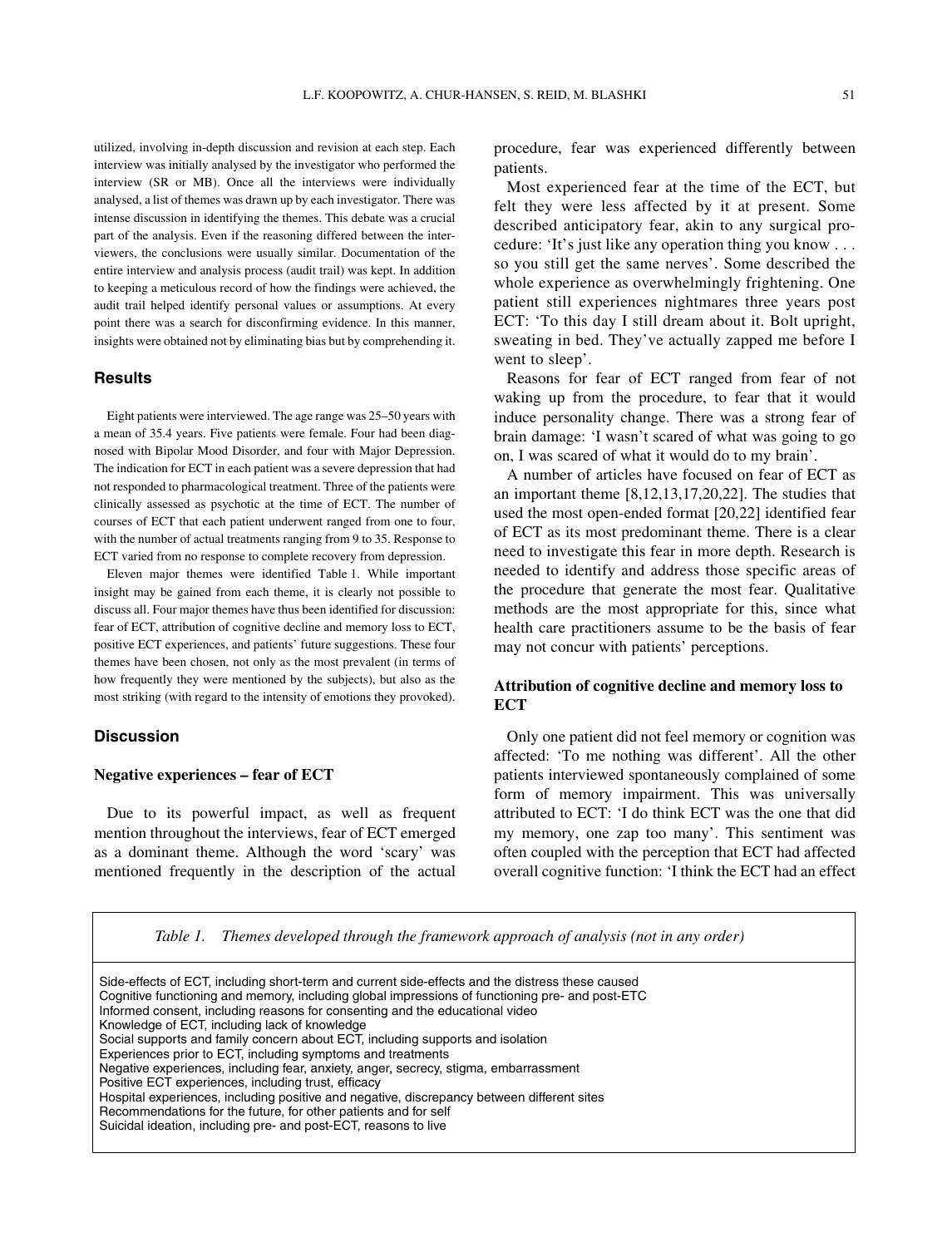on my brain, I feel stupider'. This decrease in cognitive abilities was described as an overall feeling of diminished intelligence, or as a decrease in ability to be articulate. It was very frustrating: 'Basic little things like that become frustrating you know. Because before you wouldn't have had that problem and then suddenly you do'.

Short-term memory impairment was particularly distressing: 'I turned into a vegetable . . . I couldn't look after myself. I turned into a zombie between ECTs'. And: 'Waking up and not knowing who I was, or where I was, or even how to contact people'.

Although attribution of memory loss and cognitive decline to ECT was expressed strongly, patients would often display an element of uncertainty later on in the interview: 'I don't know whether it is through the ECT . . . maybe you just lose things as you get older'. Or: 'What do you blame for that? I don't know whether it is my condition or the ECT'. Or: 'But then do you blame the ECT? Do you blame the depression, you know? What do you blame for that?'.

Some patients complained of large gaps in memory about the actual procedure, yet they were able to describe the procedure in detail.

Memory and cognitive impairment were frequently perceived as being permanent: 'I feel like there are blank spots in my brain where I used to have information'.

Interestingly, attribution of memory loss to ECT did not necessarily result in a negative global impression. Some patients actually felt that memory loss was ECT's mechanism of action: 'You lose your memory so you don't know what you're unhappy about'. Or: 'I still don't know whether the treatments just made me forget how much I wanted to die'*.*

The literature on memory and cognitive impairment associated with ECT is extensive, controversial and contradictory [2,13–15,21,27–42]. Memory and awareness of cognitive abilities are such subjective concepts that it is difficult for the individual to pinpoint exact losses and be certain of their attribution. A common and still unresolved theme is whether depression or ECT is to blame for cognitive impairment [27,35,37,38,40,41]. Indeed, Prudic *et al* . concluded that this controversy is likely to persist as current objective tests of memory may not include components that are most affected in reports of subjective memory [30]. No studies explore in-depth what this subjective experience of memory and cognitive decline means to the patient's sense of self. Perhaps qualitative research could contribute to understanding this important effect from the patients' perspectives.

Related to memory and cognition is the question of informed consent. If patients do not recall having had the procedure explained to them ('I don't remember seeing

the video'), and in some instances do not recall having given informed consent, does their consent remain valid? Indeed, does the very nature of psychiatric illness acutely severe enough to warrant ECT compromise the ability to be legally competent to sign informed consent? For example, one patient gave consent in the belief (hope?) that the procedure may be fatal: 'I also felt there's a good chance that maybe I'll die'. Again, the literature on this topic is extensive and controversial [2–4,6,7,11,16,17,32,43–47].

#### **Positive experiences of ECT**

Despite much discussion regarding the negative effects of ECT, positive experiences were frequently mentioned.

Patients reported feeling pleasant emotions soon after they regained awareness; for example, a feeling of calm or empowering euphoria: 'I felt so good and I thought, "If this can happen, it's really terrific, I can work this world out".'

As they improved, many patients felt a global positive impact on their sense of self: 'I started feeling like my old self again'. It was apparent that it was as if their perception of reality had become clearer: 'Must have done some good for me . . . because I'm not as paranoid as I was . . . I'm a bit more normal . . . it really brought me back to reality'.

A frequent recognition throughout the interview was that of ECT having been a life saving procedure: 'I basically believe it saved my life – without ECT I would not be here, sitting talking to you today'. One patient was less effusive: 'Well, I'm not dead'.

For others, ECT became a positive experience because it was a proactive procedure: 'In one way it was nice to think that people cared about me'*.*

Reasons for positive experiences with ECT are more complex than simply its efficacy. Quantitative research, while overwhelmingly acknowledging the benefits of ECT, does not explore the perceived benefits in much depth [2–5,7–13]. Johnstone, in her important qualitative study, focused on the negative aspects of the ECT experience [20].

#### **Patients' suggestions**

Throughout the interviews many patients reflected on the changes they believed were required to provide a better experience of ECT. The weight of these suggestions as a theme was also due to the passion that some exhibited as they spoke. This was clearly an area of great importance to them: 'Don't start any machines, don't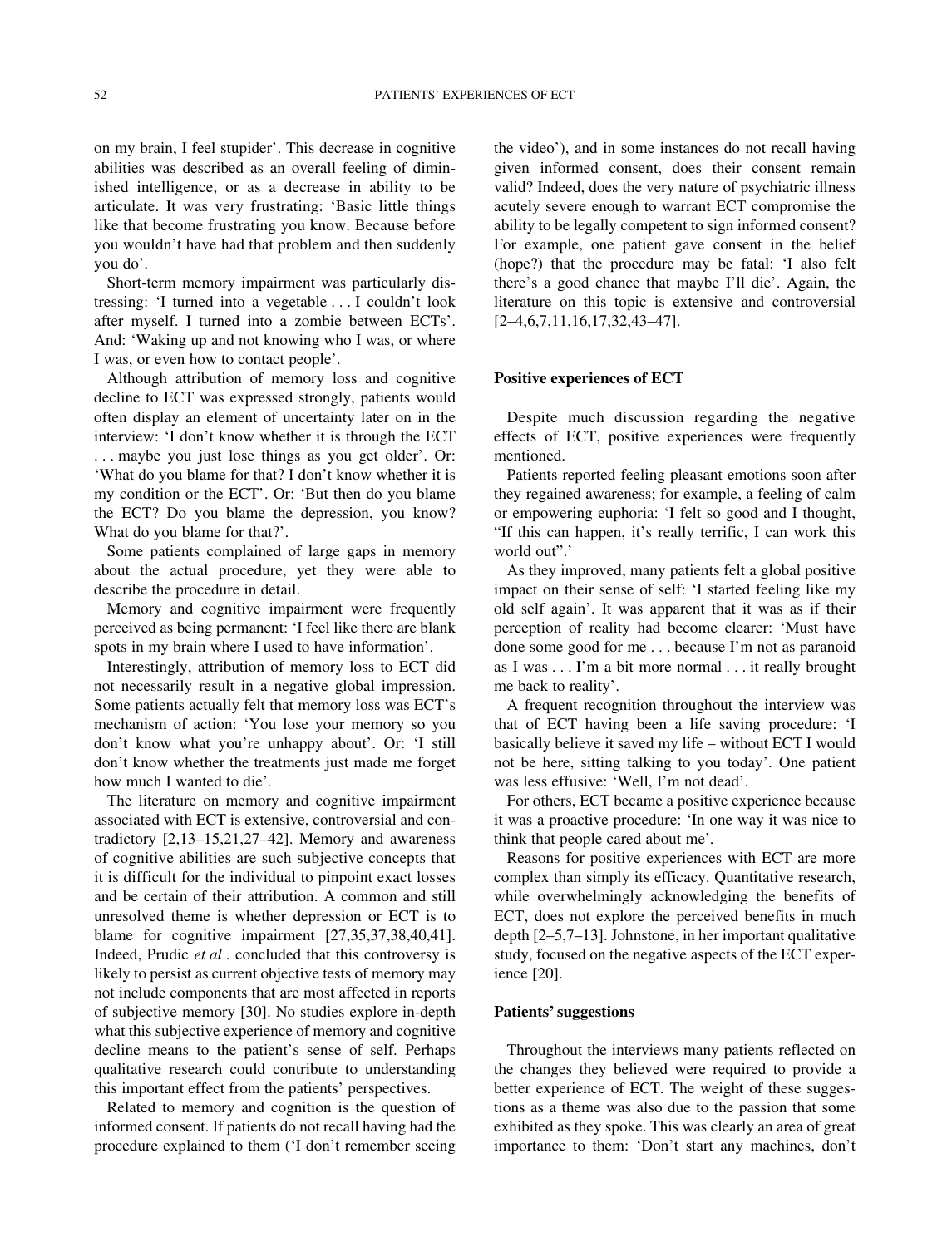strap peoples' heads – just get the person off to sleep, then string 'em up, hook 'em up, turn on the machines, zap 'em, put 'em in Recovery!'

Four principle suggestions emerged:

1. The waiting time prior to the procedure should be decreased: 'Waiting, when you've got to wait, you know. If you just go straight in, it's not so bad'.

2. Staff communication with patients both before and throughout the procedure, as well as the awareness of staff about the discomfort of the procedure should be addressed: 'But put one of them in a bed one day and put them through the same thing, they'd realize it's not such a pleasant experience'. Thus: 'I do believe the way it's orchestrated or whatever could be done better. A lot more of the patient in mind'.

3. Prevent patients being exposed to the discomfort of other patients. Because ECT at this hospital was performed in the General Theatre, patients, while they were being wheeled to theatre, or while in the Recovery area post-ECT would be exposed to varying degrees of patient distress. Some of the patients clearly thought that the pre- and postoperative distress of patients subject to other procedures was related to ECT. The Royal Australian and New Zealand College of Psychiatry (RANZCP) Guidelines for ECT [48] advocate the construction of purpose-built ECT suites, away from General Theatre.

4. All the patients who were interviewed felt that more research into what patients actually experience was needed.

One patient refused to give recommendations: 'I wouldn't comment. No, because my advice is so strongly against it, that's not fair if it might help somebody'.

In the scientific literature reviewed, no articles focused on what patients themselves would recommend about making ECT a less unpleasant experience.

## **Methodological considerations**

This study has several limitations. Ideally, data collection should have continued until no new themes were identified. Time constraint, however, prevented the re-interviewing of patients, or interviewing other relevant parties such as relatives or treating doctors. There was a concern that the fact that the interviews were conducted in the Department of Psychiatry may have intimidated some patients into being less forthright about their views or willingness to criticize those who had participated in their treatment. The fact that the interviewers themselves were medical students and not qualified doctors may have mitigated against this concern. It should be noted that our findings were in no way devoid of negative opinion. Those who had strong views spoke

out with little inhibition. What was less certain was whether there were people in the mid-ground who felt more upset by aspects of ECT than they were prepared to divulge.

Our sample size was small. However, this is characteristic of qualitative research, which does not aim for generalizability of results to a population. We wanted to conduct an exploratory, qualitative study of patients' perceptions of their experiences with ECT. In this context, the small number should not be considered a methodological weakness. This study serves as the basis for more comprehensive qualitative and quantitative research. Along the same lines, the lack of a random, representative sample should not be considered a methodological flaw.

## **Conclusions**

Through the use of qualitative methodology, information was discovered that has revealed new perspectives on how patients themselves perceive the experience of ECT. In addressing the patients' views of the actual procedure, their suggestions as to minimizing the longerterm psychological impact of ECT have been acknowledged. To address the psychological consequences caused by fear, as well as the perception of memory and cognitive decline, and what this does to sense of self, an increased focus on these areas in the months following the ECT could be considered. This may not only improve individual outcomes, but also contribute to a greater knowledge and understanding of the side-effects of ECT.

#### **Acknowledgements**

We thank the patients for their participation, University of Adelaide's Faculty of Health Sciences for funding. Ethics approval was obtained from the Ethics Committee of the Royal Adelaide Hospital.

#### **References**

- 1. Abrams R. The treatment that will not die. *Psychiatric Clinics of North America* 1994; 17:525–530.
- 2. Taieb O, Cohen D, Mazet P, Flament M. Adolescents' experiences with ECT. *Journal of the American Academy of Child and Adolescent Psychiatry* 2000; 39:943–944.
- 3. Walter G, Koster K, Rey J. Electroconvulsive therapy in adolescents: experience, knowledge and attitude of recipients. *Journal of the American Academy of Child and Adolescent Psychiatry* 1999; 38:594–599.
- 4. Wheeldon TJ, Robertson C, Eagles JM, Reid IC. The views and outcomes of consenting and non-consenting patients receiving ECT. *Psychological Medicine* 1999; 29:221–223.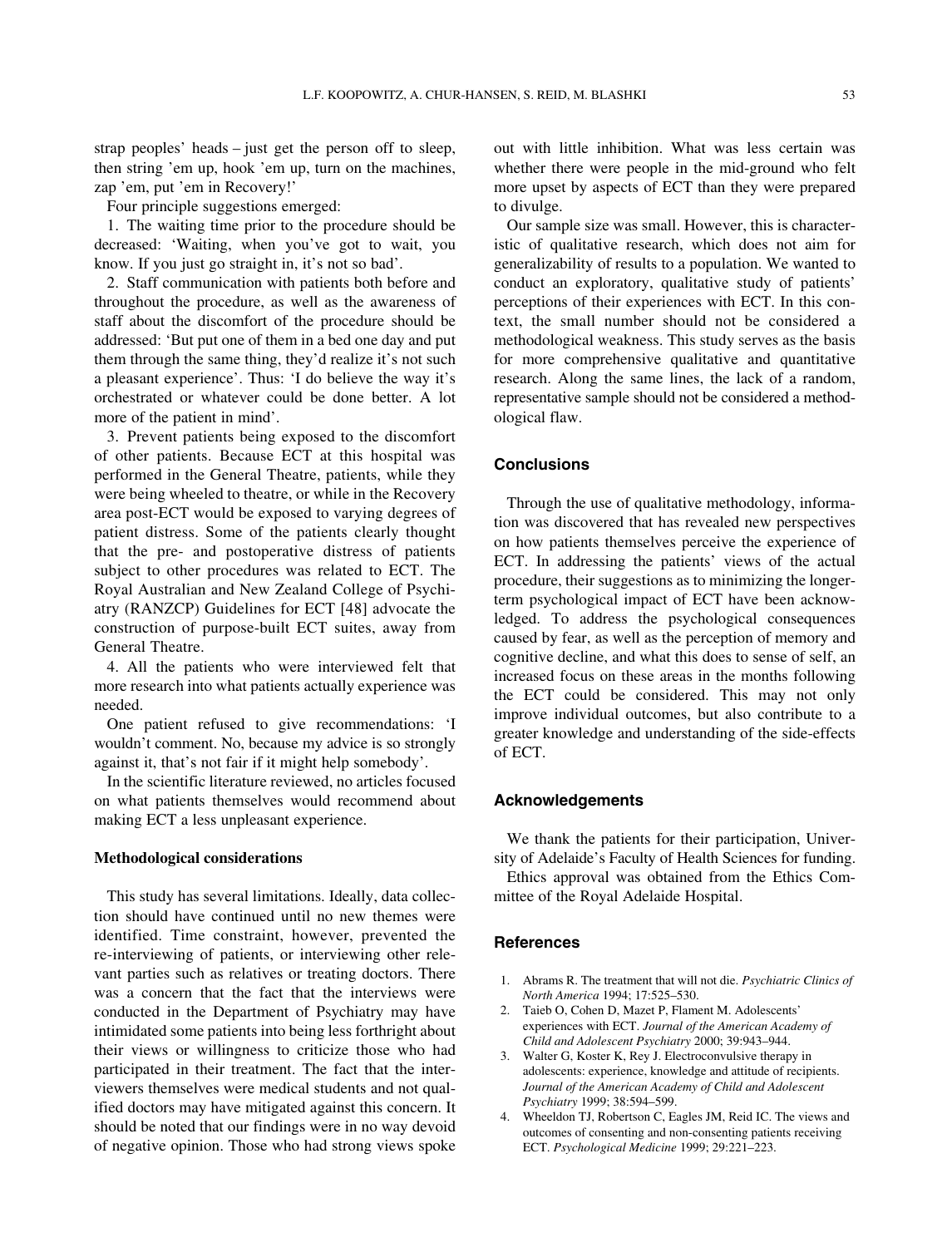- 5. Bernstein HJ, Beale MD, Burns C, Kellner CH. Patient attitudes to ECT after treatment. *Psychiatric Annals* 1998; 28:524–527.
- 6. Westreich L, Levine S, Ginsberg P, Wilets I. Patient knowledge about electroconvulsive therapy: effect of an informational video. *Convulsive Therapy* 1995; 11:32–37.
- 7. Pettinati HM, Tamburello TA, Ruetsch CR, Kaplan FN. Patient attitudes toward electroconvulsive therapy. *Psychopharmacology Bulletin* 1994; 30:471–475.
- 8. Battersby M, Ben-Tovim D, Eden J. Electroconvulsive therapy: a study of attitudes and attitude change after seeing an educational video. *Australian and New Zealand Journal of Psychiatry* 1993; 27:613–619.
- 9. Calev A, Kochav-Iev E, Tubi N *et al.* Change in attitude toward electroconvulsive therapy: effects of treatment, time since treatment, and severity of depression. *Convulsive Therapy* 1991; 7:184–189.
- 10. Szuba MP, Baxter LR, Liston EH, Roy-Byrne PP. Patient and family perspectives of electroconvulsive therapy: correlations with outcome. *Convulsive Therapy* 1991; 7:175–183.
- 11. Benbow SM. Patients' views on electroconvulsive therapy on completion of a course of treatment. *Convulsive Therapy* 1988; 4:146–152.
- 12. Kerr RA, McGrath JJ, O'Kearney RT, Price J. ECT: misconceptions and attitudes. *Australian and New Zealand Journal of Psychiatry* 1982; 16:43–49.
- 13. Freeman CP, Kendell RE. ECT: I. Patients' experiences and attitudes. *British Journal of Psychiatry* 1980; 137:8–16.
- 14. Freeman CP, Weeks D, Kendell RE. ECT: II. Patients who complain. *British Journal of Psychiatry* 1980; 137:17–35.
- 15. Donahue AB. Electroconvulsive therapy and memory loss: a personal journey. *Journal of ECT* 2000; 16:133–143.
- 16. Boronow J, Stoline A, Sharfstein SS. Refusal of ECT by a patient with recurrent depression, psychosis, and catatonia. *American Journal of Psychiatry* 1997; 154:1285–1291.
- 17. Fox HA. Patients' fear of and objection to electroconvulsive therapy. *Hospital and Community Psychiatry* 1993; 44:357–360.
- 18. Anonymous. How I owe my life to ECT by a practicing psychiatrist. *American Journal of Social Psychiatry* 1984; 4:16–17.
- 19. Reid WH. Electroconvulsive therapy in psychiatrists and their families. *Journal of ECT* 1999; 15:207–212.
- 20. Johnstone L. Adverse psychological effects of ECT. *Journal of Mental Health* 1999; 8:69–85.
- 21. Squire LR, Wetzel CD, Slater PC. Memory complaint after electroconvulsive therapy: assessment with a new self-rating instrument. *Biological Psychiatry* 1979; 14:791–801.
- 22. Crompton E, Brill NQ, Eiduson S, Geller E. The role of fear in electroconvulsive treatment. *Journal of Nervous and Mental Diseases* 1963; 136:29–33.
- 23. Plaut ABJ. Some psychological observations on ECT. *British Journal of Medical Psychology* 1947; 21:263–267.
- 24. Pope C, Ziebland S, Mays N. Analysing qualitative data. In: Pope C, Mays N, eds. *Qualitative research in health care*, 3rd edn. London: BMJ Books, 2000; 75–87.
- 25. Britten N. Qualitative interviews in health care research. In: Pope C, Mays N, eds. *Qualitative research in health care*, 3rd edn. London: BMJ Books, 2000; 11–19.
- 26. South Australian Department of Human Services. *The Mental Health Act of South Australia.* Adelaide: South Australian Consolidated Legislation, Mental Health Act, 1993.
- 27. Brodaty H, Berle D, Hickie I, Mason C. 'Side effects' of ECT are mainly depressive phenomena and are independent of age. *Journal of Affective Disorders* 2001; 66:237–245.
- 28. Rami-Gonzalez L, Bernado M, Boget T, Salamero M, Gil-Verona JA, Junque C. Subtypes of memory dysfunction associated with ECT: characteristics and neurobiological bases. *Journal of ECT* 2001; 17:129–135.
- 29. Cohen D, Taieb O, Flament M *et al.* Absence of cognitive impairment at long-term follow up in adolescents treated with ECT for severe mood disorder. *American Journal of Psychiatry* 2000; 157:460–462.
- 30. Prudic J, Peyser S, Sackeim H. Subjective memory complaints: a review of patient self-assessment of memory after electroconvulsive therapy. *Journal of ECT* 2000; 16:121–132.
- 31. Sackeim HA, Memory, ECT. From polarization to reconciliation. *Journal of ECT* 2000; 16:87–96.
- 32. Greening J, Bentham P, Stemman J *et al.* The effect of structured consent on recall of information pre- and post-electroconvulsive therapy: a pilot study. *Psychiatric Bulletin* 1999; 23:471–474.
- 33. Kellner CH. The cognitive effects of ECT: bridging the gaps between research and clinical practice. *Convulsive Therapy* 1996; 12:133–135.
- 34. Calev A, Guadino EA, Squires NK *et al.* ECT and non-memory cognition: a review. *British Journal of Clinical Psychology* 1995; 34:505–515.
- 35. Stoudemire A, Hill CD, Morris R, Dalton ST. Improvement in depression-related cognitive dysfunction following ECT. *Journal of Neuropsychiatry and Clinical Neurosciences* 1995; 7:31–34.
- 36. Devanand DP, Verma AK, Tirumalasetti F, Sackeim HA. Absence of cognitive impairment after more than 100 lifetime ECT treatments. *American Journal of Psychiatry* 1991; 148:929–932.
- 37. Steif BL, Sackeim HA, Portnoy S, Decina P, Malitz S. Effects of depression and ECT on anterograde memory. *Biological Psychiatry* 1986; 21:921–930.
- 38. Frith CD, Stevens M, Johnstone EC, Deakin JF, Lawler P, Crow TJ. Effects of ECT and depression on various aspects of memory. *British Journal of Psychiatry* 1983; 142:610–617.
- 39. Weeks D, Freeman CP, Kendell RE. ECT III Enduring cognitive effects? *British Journal of Psychiatry* 1980; 137:26–37.
- 40. Cronholm B, Ottosson J-O. Memory functions in endogenous depression. Before and after electroconvulsive therapy. *Archives of General Psychiatry* 1961; 5:193–199.
- 41. Hetherington R. The effects of ECT on the efficiency and retentivity of depressed patients. *British Journal of Medical Psychology* 1956; 29:258–269.
- 42. Janis IL. Psychologic effects of electric convulsive treatments. (I–III). *Journal of Nervous and Mental Disease* 1950; 111:359–489.
- 43. Kashka MS, Keyser PK. Ethical issues in informed consent and ECT. *Perspectives in Psychiatric Care* 1995; 31:15–21.
- 44. Martin BA, Glancy GD. Consent to electroconvulsive therapy: investigation of the validity of a competency questionnaire. *Convulsive Therapy* 1994; 10:279–286.
- 45. Barry MA, Bean GJ. Competence to consent to electroconvulsive therapy. *Convulsive Therapy* 1992; 8:92–102.
- 46. Kaufman CL, Roth LH. Psychiatric evaluation of patient decision-making: informed consent to ECT. *Social Psychiatry* 1981; 16:11–19.
- 47. Culver CM, Ferrell RB, Green RM. ECT and special problems of informed consent. *American Journal of Psychiatry* 1980; 137:586–591.
- 48. RANZCP. Electroconvulsive therapy. *Clinical Memorandum #12*, Revised April 1999 (GC1/99, R40). Melbourne: RANZCP, 1999.